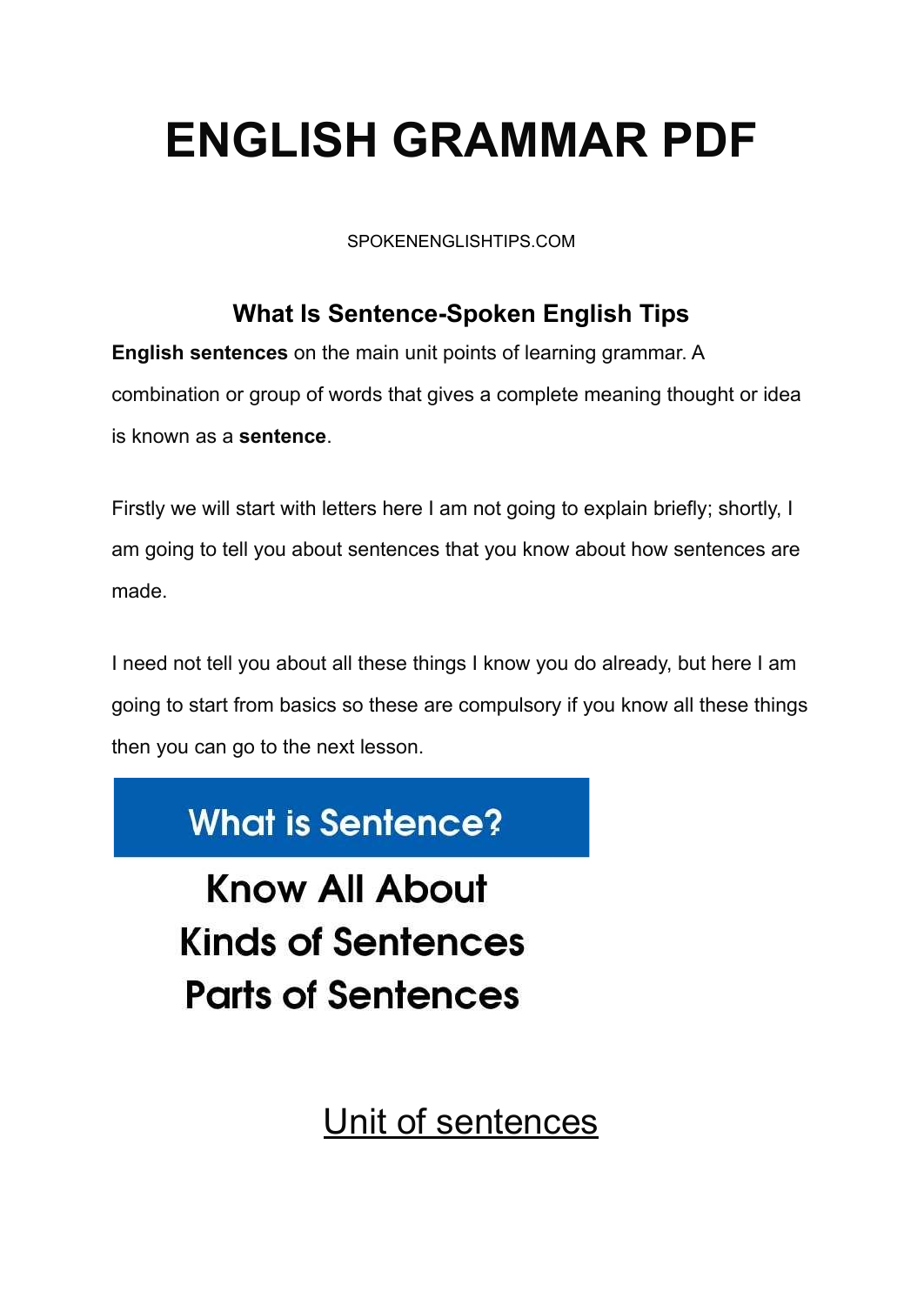### **Letters**

As we know, there are 26 letters in the alphabet in which 21 consonants and five vowels are there.

Consonants – B, C, D, F, G, H, J, K, L, M, N, P, Q, R, S, T, V, W, X, Y and **Z**

**Vowels- A, E, I, O, and U.**

### **Words**

Words can be defined as a group of letters that have some meanings like age taken example- boy, girl, names, simple, secure, spoken, English, etc.

### **Sentence**

*What is a sentence?*

A sentence can be defined as a group of words that conveys a complete meaning, Which contains verbs, subject, helping verbs, etc. Every sentence starts with a capital letter And ends with a full stop ( . ), Question marks (?) or exclamation marks (!), etc.

- Let us take an example- **A boy is playing in the garden.** (The above sentence is making a complete sense.)
- Example- **Ram garden go is You.** (the sentence is not making a sense so it is not a sentence.)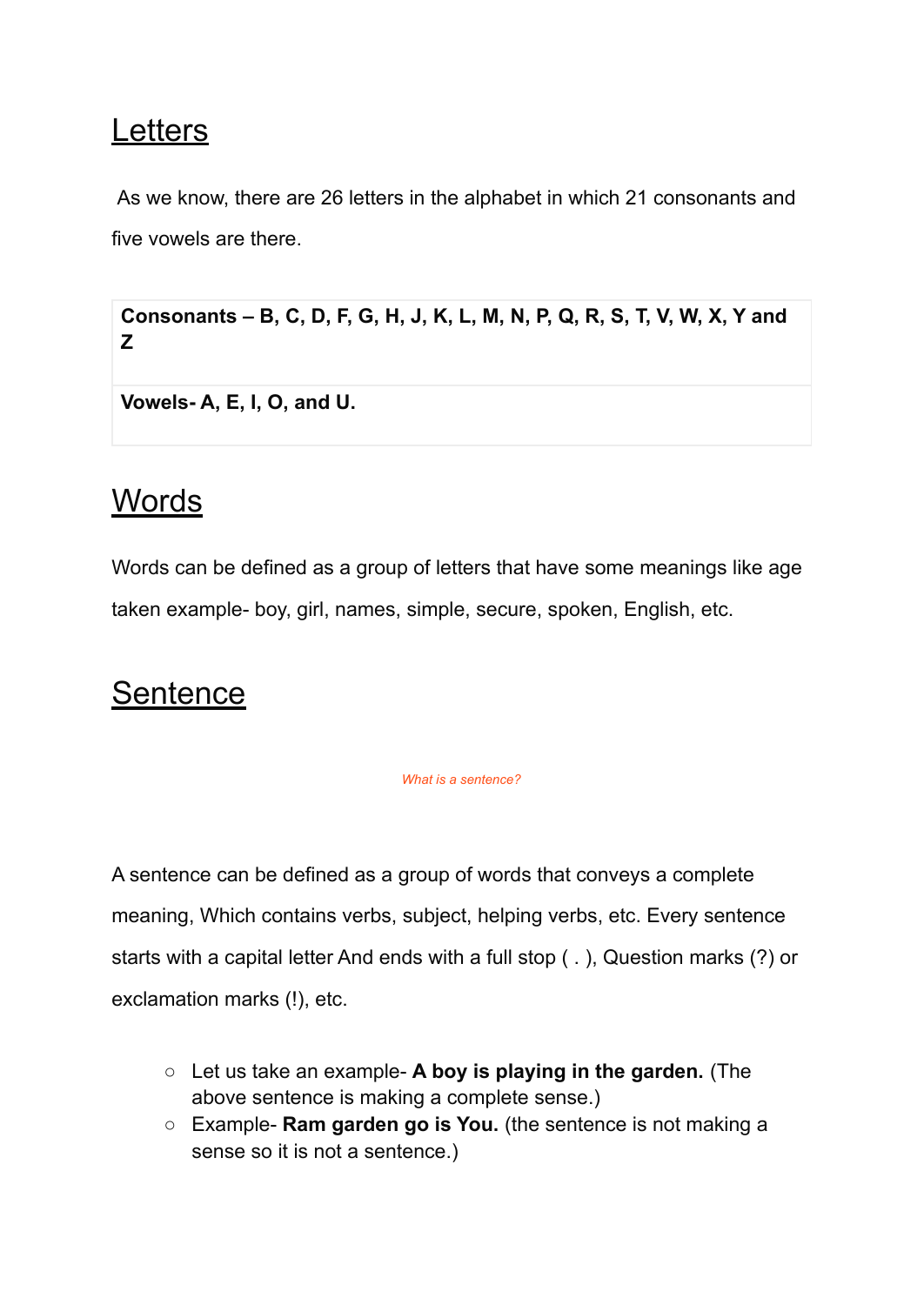#### **some meaningful sentences which you can read:-**

- I am speaking English.
- She is playing football.
- He is going to market.
- I don't want to play with you.
- You are intelligent.
- You are a nice guy.
- I can speak English.
- Anyone can speak English.
- English speaking is elementary.
- English is very important in this era.
- Do you want to talk in English?
- What do you think about English?
- You have to work hard to get succeed in your life.

# **Kinds of Sentences**

Now we will study about kinds of sentences. Sentences are mainly divided

into 5 Kinds of sentences. Which are given below:-

- 1. **An assertive or declarative sentence**
- 2. **Interrogative sentence**
- 3. **Imperative sentence**
- 4. **Optative Sentence**
- 5. **Exclamatory sentence**

### An assertive or declarative sentence

A sentence that makes a statement or assertion is called an assertive or declarative sentence.

Assertive or declarative sentences is of two types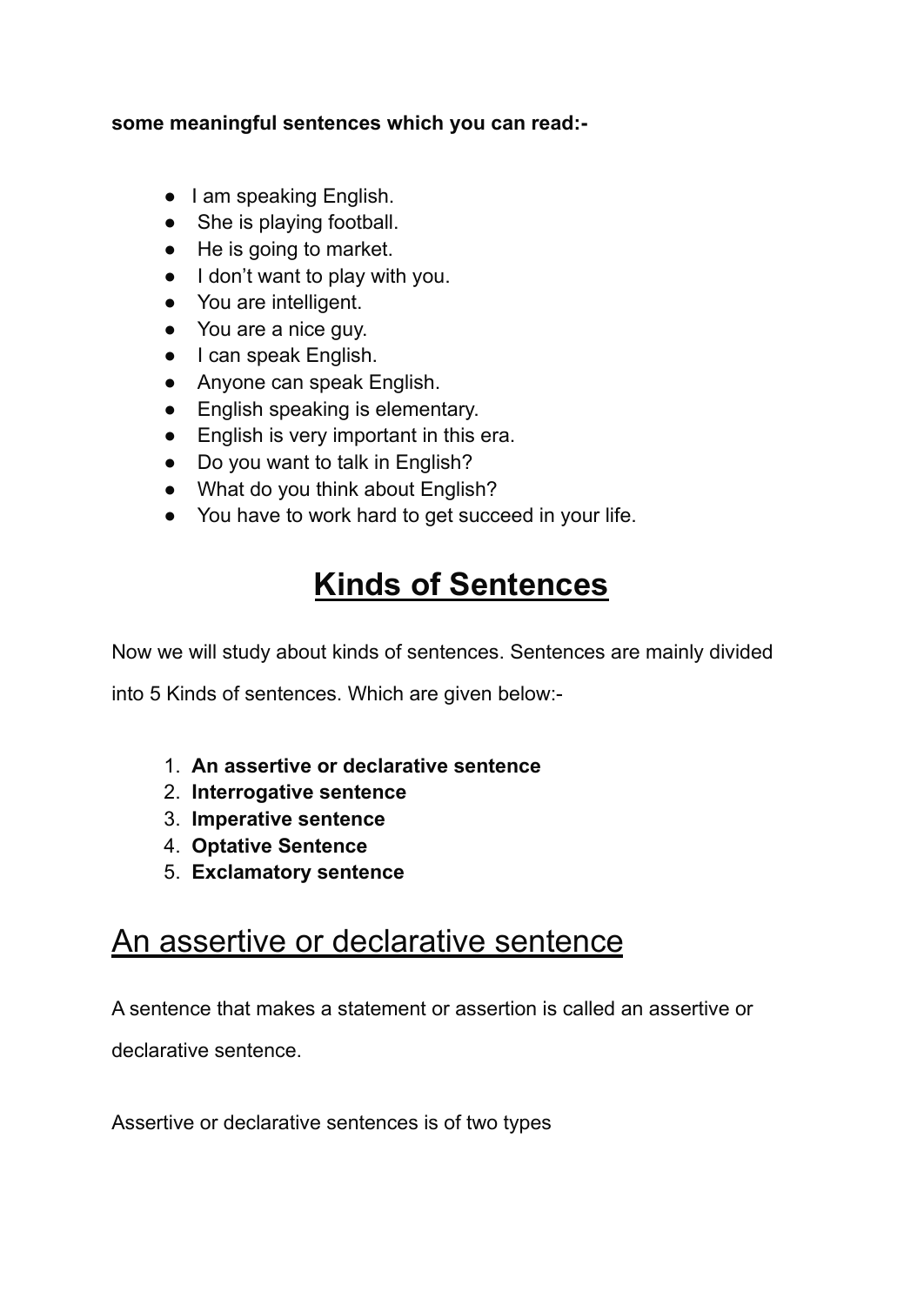#### **(a) Affirmative sentence**

A sentence that shows affirmation is called an affirmative sentence. Simply,

Positive sentences are called affirmative sentences.

Example-

- Ram is a good boy.
- He is innocent.
- I am working at home.
- She is an innocent girl.

#### **(b) Negative sentence**

A Sentence which states something negative or denial is called a negative sentence.

Example-

- Ram is not a good boy.
- He is not innocent.
- I am not working at home.
- She is not an innocent girl.

# **Learn [Complete](https://spokenenglishtips.com/grammar/) Basics Of Grammar**

### Interrogative sentence

A Sentence with ask questions is called and interrogative sentence, and it always ends with Question marks (?).

Interrogative sentences are of two types:-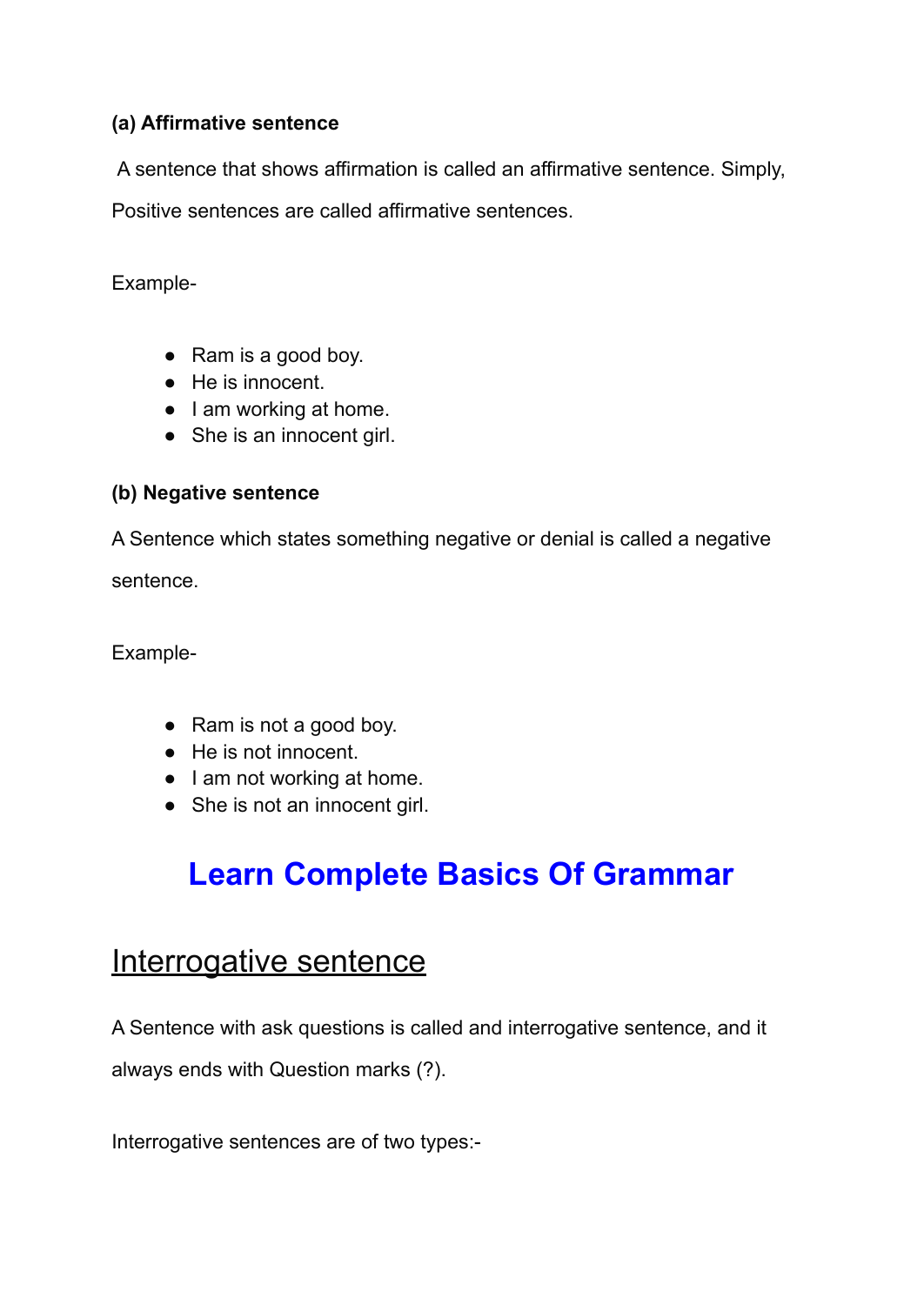#### 1. **Sentence Starts with helping verbs / Yes or No type questions**

Example-

- Do you play cricket?
- Will he do his work?
- Is he going to the mall?
- Are you making my dish?
- Are you going to college?

#### 2. **The sentence starts with Question words**

Example-

- Why do you play cricket?
- How are you?
- How will she come home?
- What are you doing?
- Why is he not going to college?

# Imperative sentence

A sentence that shows suggestion, order, command, request, or advice Is

called an imperative sentence.

Example-

- Come here. (command)
- Go there. (command)
- Will you please give me a glass of water. (request)
- Do not smoke here (prohibition)
- Get out from here (Order)